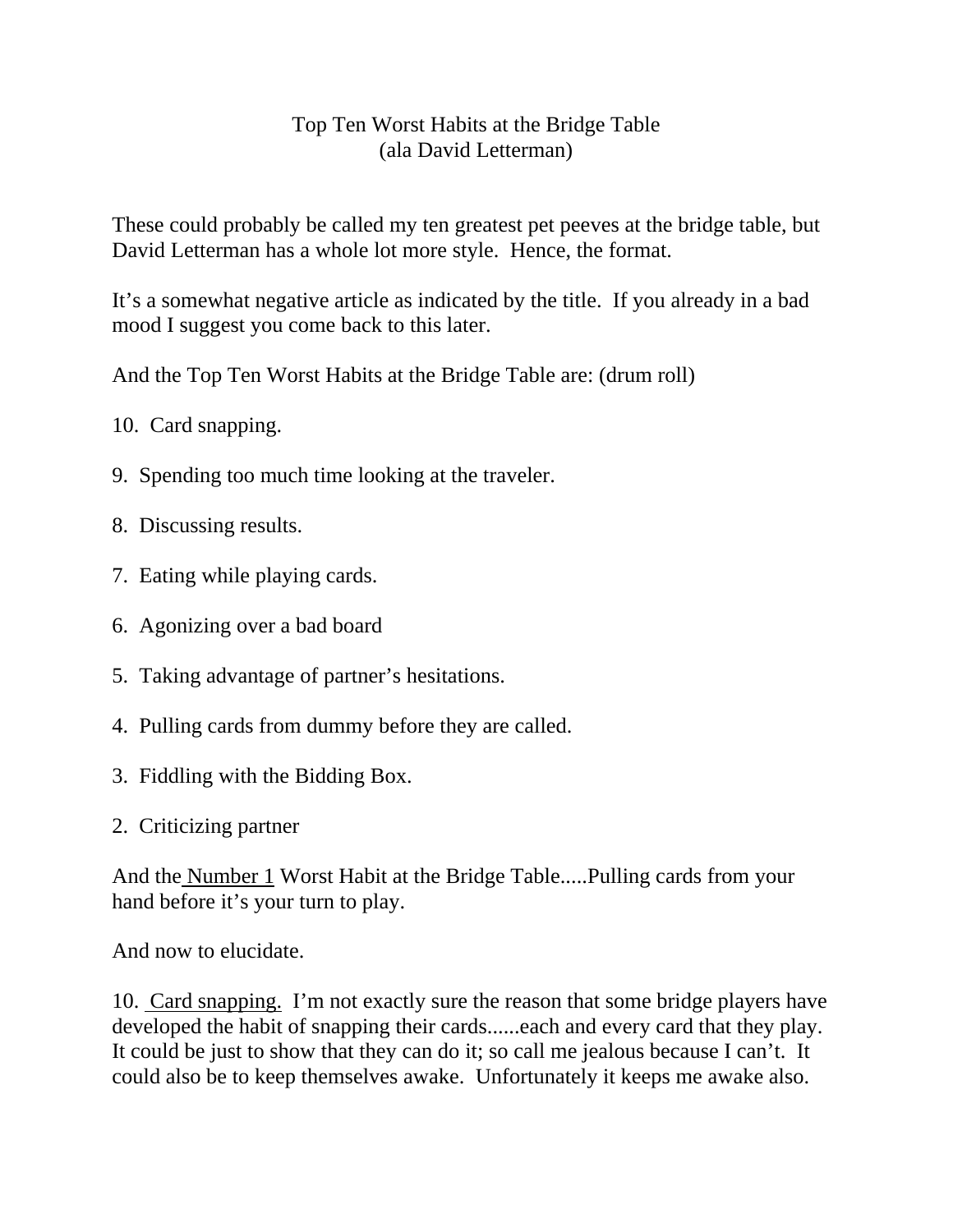9. Spending so much time looking at the traveler. If at all possible I vote for pickup slips! At our club we use travelers and they must be perused after each and every board. I maintain that if these players would spend even that little amount of time thinking about the hand they just played and how they could have done better, they ALL would be better players.

8. Discussing results. Now this wouldn't be so bad if we were in a room all by ourselves but unfortunately there are several more tables in the room and all too often they can hear pertinent bits of information without even trying to do so. Some of us have voices that seem to carry forever which doesn't help this situation at all. So it's best to table the discussion until later. (Hopefully we'll be able to remember the hands later!)

7. Eating while playing. All too often there are snacks around during games and it's pretty obvious that when people eat while playing the cards get dirty. It's not real pleasant to take your cards out of the board and then have to clean up the crumbs that came with them. Sometimes the cards even get stuff smeared on them. Yuck!

6. Agonizing over a bad board. If you have a bad board, get over it and move on. Prolonging the agony doesn't help ....believe me I know. Continuing to lament doesn't change the result but it does slow down the game!

5. Taking advantage of partner's hesitation. This is a hard one. Hesitations themselves are certainly NOT a violation of the bridge laws nor are they unethical behavior at the table? Sometimes there's a lot to think about.....that's part of the game. However, it is in violation of the bridge laws to give your partner unauthorized information and for your partner to then act on that information...that is often what happens when an undue hesitation occurs. The director is there to rule when bridge laws have been broken so be sure to say "Director please".

4. Pulling cards from dummy before they are called. Only dummies do this!!! Don't be guilty of suggesting a line of play for declarer by reaching for one of dummy's cards before declarer tells you what to play. Take a nap and wake up whenever you're told to do something.

3. Fiddling with the Bidding Box. According to an appendix to the Laws a bid is made when the bid card is removed from the box with intent. Thus when a player runs his/her hand over the bid cards and starts, but does not actually remove one, he is not considered to have made any "call". However, unauthorized information